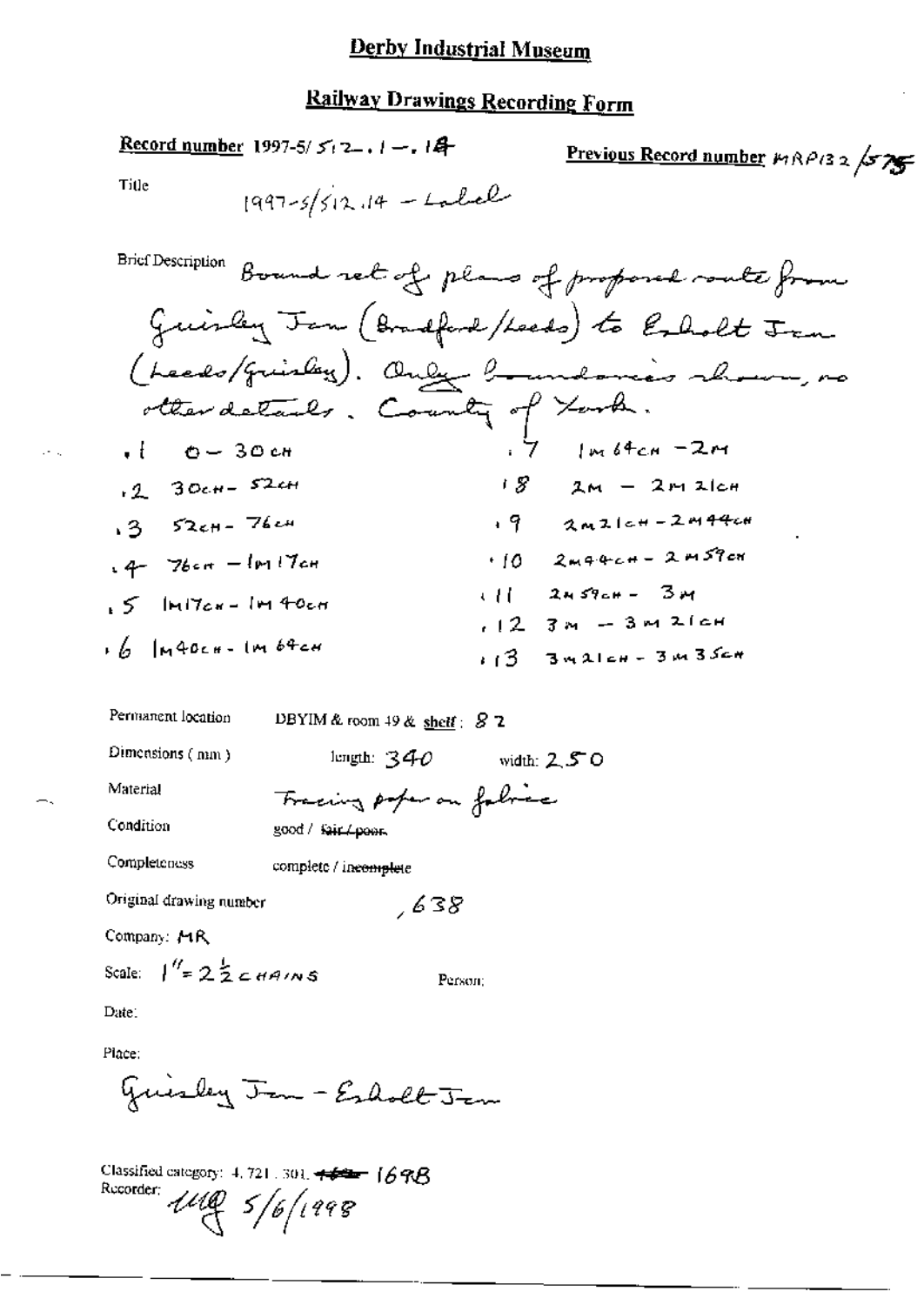# Railway Drawings Recording Form

Record number 1997-5/15

Previous Record number 
$$
HR\beta
$$
  $13 \times 12$ 

Ī.

Title

**Brief Description** 

Permanent location

\nDEFIM & room 49 & short: 54

\nDimensions (mm)

\nMasterial

\nCondition

\nCondition

\nCompleteness

\nComplete/ incomplete

\nOriginal drawing number 2016/PH335

\nCompar: MQ

\nScale: 
$$
\frac{\mu_0 R_1 Z_1}{1} \int_{-\infty}^{\infty} \frac{1}{\sum_{i=1}^{n} M_i L_i E}
$$

\nScale:  $\frac{\mu_0 R_1 Z_1}{1} \int_{-\infty}^{\infty} \frac{1}{\sum_{i=1}^{n} M_i L_i E}$ 

\nDate: 14 A uq 1879

\nPlace:

Shiply

Classified category: 4, 721, 301.  $1698$ , 1690, 171C. Recorder / 114

 $\sigma_{\rm N}$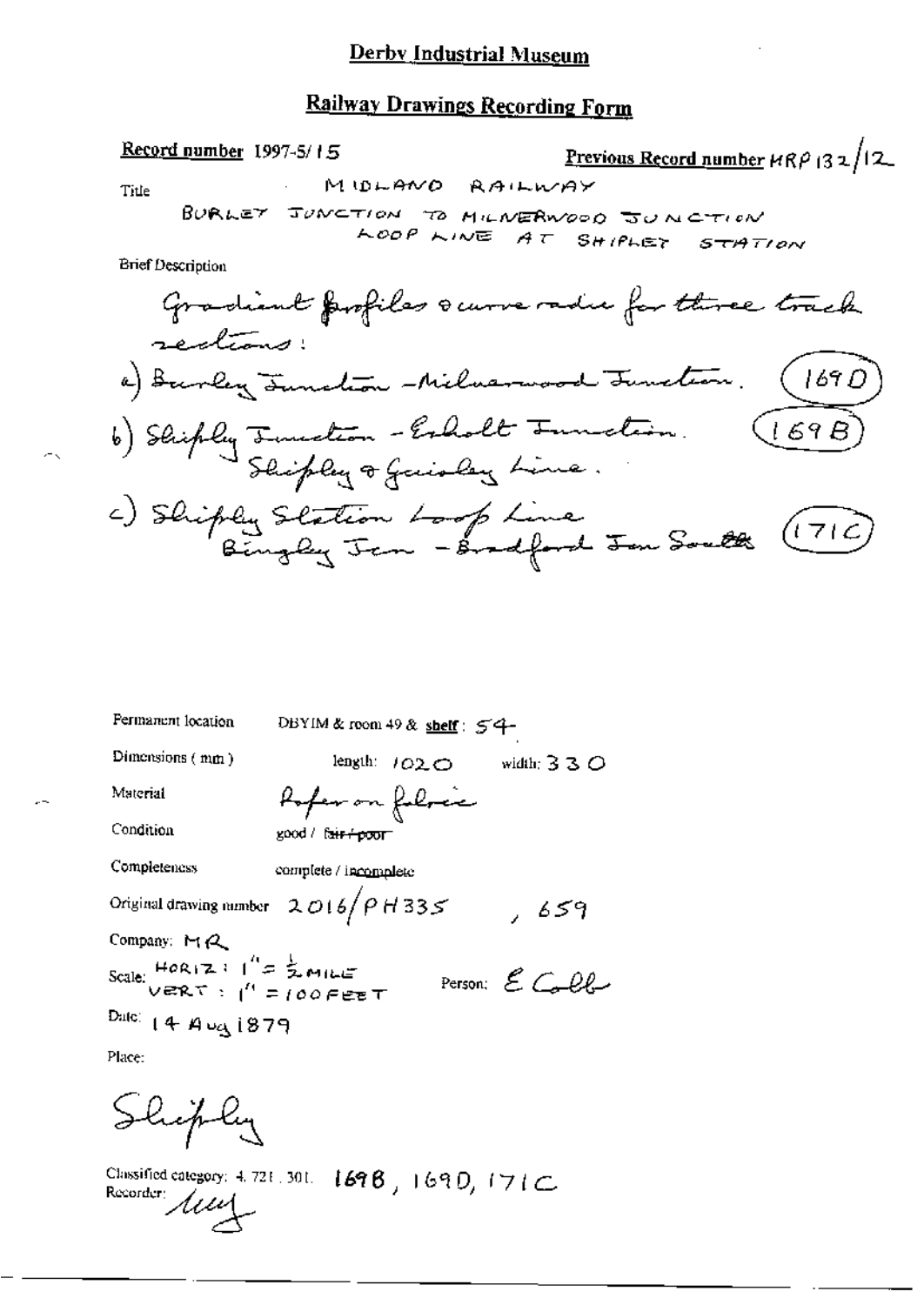## **Railway Drawings Recording Form**

Record number 1997-5/ 1(4.1) Previous Record number MRP132/116 MIDLANO RAILWAY Title  $(400)$ TIONAL POWERS) SHIPLEY AND GUISLEY CONNECTING LINE **Brief Description** Book of finited plans showing proposed soute centre line, and limits of deviation for route from Shipley Station to genetion, Parciles of Bradford, Ottery, Calverley Townships of Shipley, Baildon, Isle. DBYIM & room 49 & shelf:  $59$ Permanent location length:  $\overline{\phantom{a}}$  6 0 width:  $\overline{\phantom{a}}$  3 5 Dimensions (mm) Paper Material good/fair/poor Brittle, teams. Condition Completeness complete / recomplete-Sheet 1. Original drawing number Company:  $MAR$ Person: J S Grossley  $1^{\prime\prime} = 6cm$ Scale: Date:  $Nov$  1871 Place: Seipley Seation to IM 50 CHAINS Classified category: 4, 721, 301,  $\sqrt{2}$  (6, 9,  $\beta$ ) Recorder:  $\text{100}$   $2/7/97$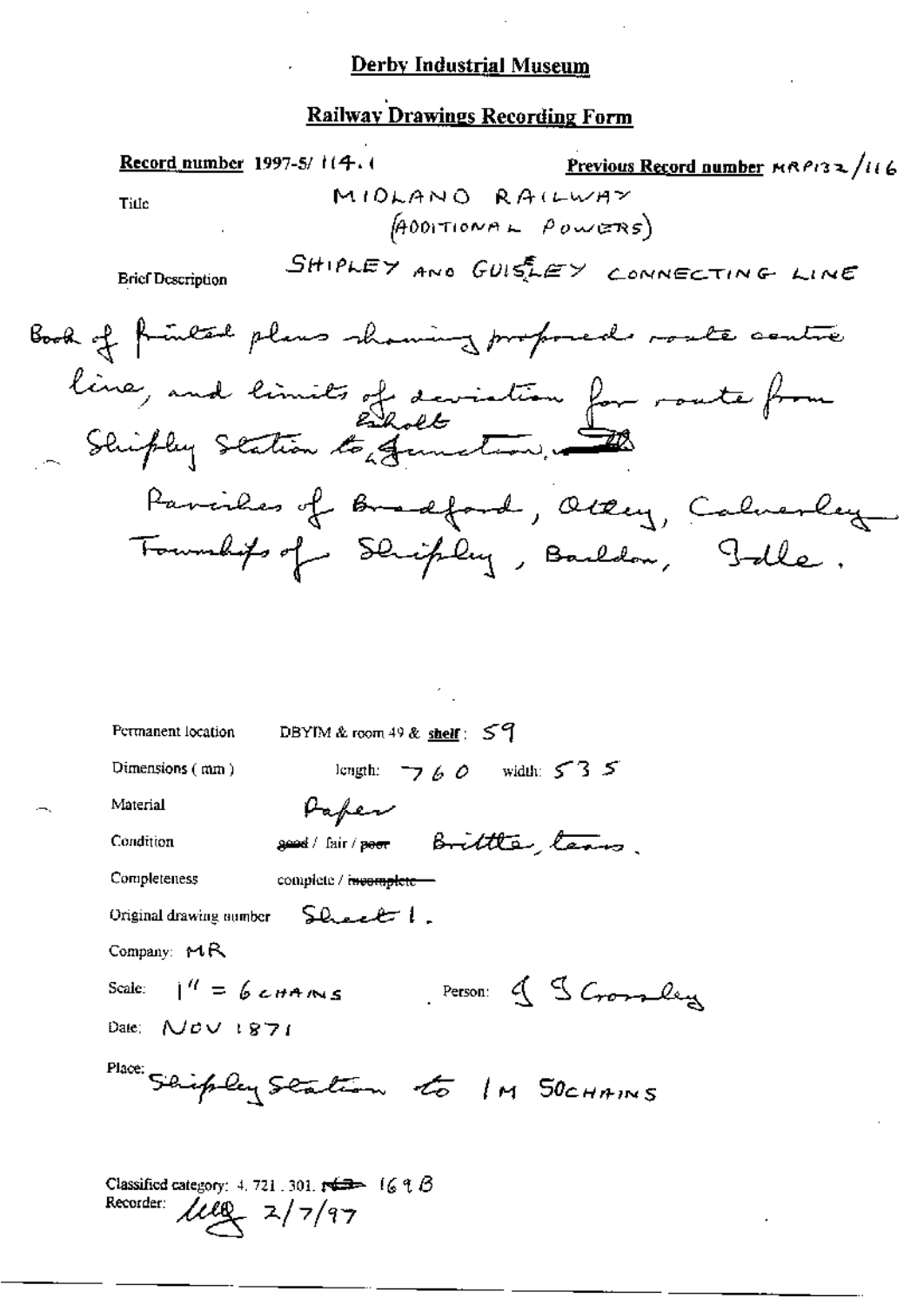## Railway Drawings Recording Form

Record number 1997-5/114.2

Previous Record number MRP132/16

Title

 $M10LAMO$  RAILWAY<br>(ADDITIONAL POWERS)

SHIPLEY AND GUISELEY CONNECTING LINE

**Brief Description** 

| DBYIM & room 49 & shelf : $59$<br>Permanent location     |
|----------------------------------------------------------|
| Dimensions (mm)<br>length: $760$<br>کے <i>5</i> xidub: ک |
| Material<br>Paper                                        |
| Condition<br>good/fair/poor Brittle, town                |
| Completeness<br>complete / incomplete                    |
| Original drawing number Semant 2                         |
| Company: MR                                              |
| Person: J S Crosslay<br>Scale: $1'' = 6cm + m s$         |
| Date: $N \cdot V \cdot S \cdot Tf$                       |
| Place: $Im Starkons = 3M 42cH$                           |
| Tourton with Otley & Pharlin Extension.                  |
|                                                          |
|                                                          |

Classified category: 4, 721, 301,  $+$ 6 $-$  16 $-$  16 $-$  16 Recorder:  $\mathcal{U}\mathcal{U}\mathcal{L}$  2  $/7/9$  7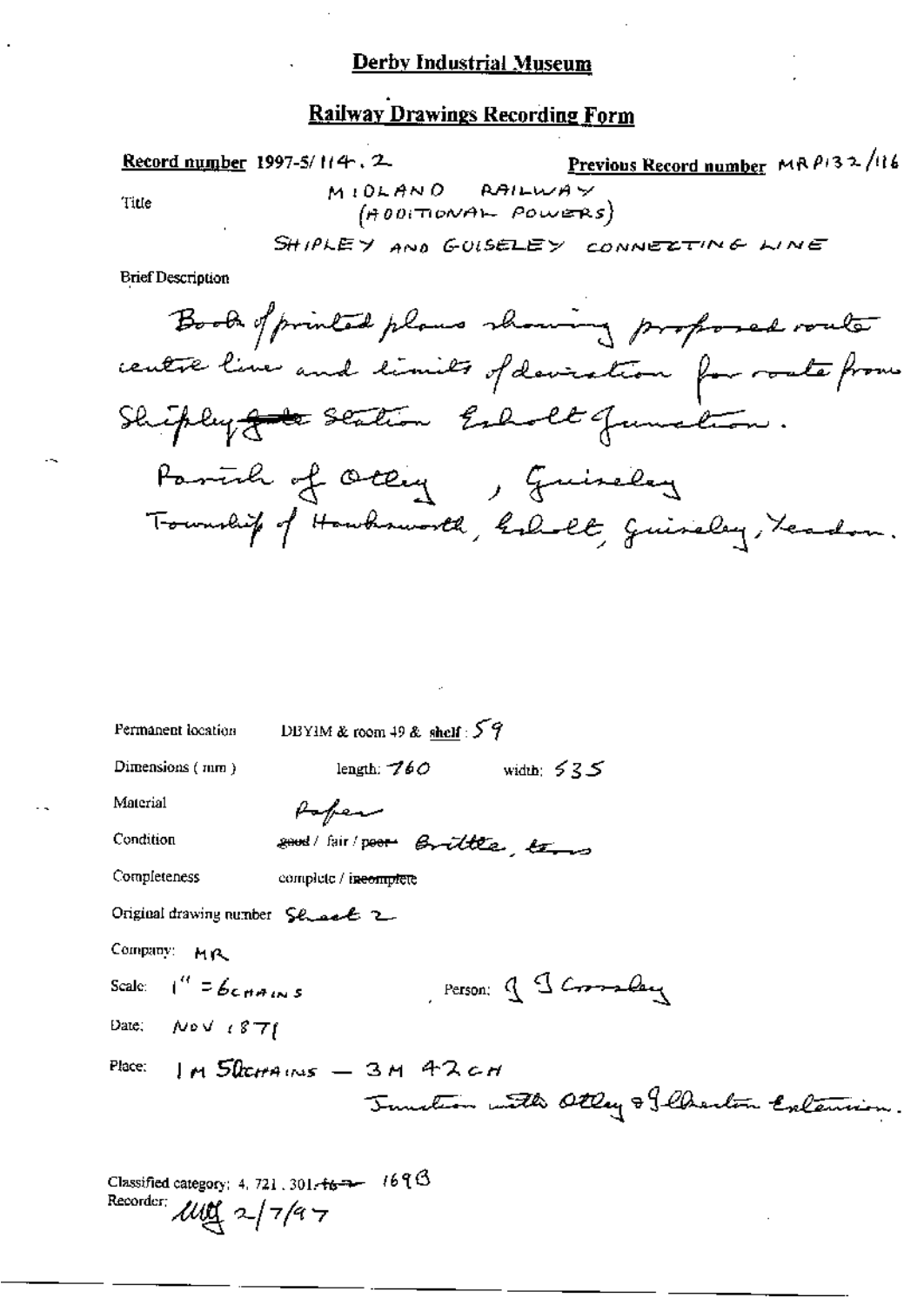## **Railway Drawings Recording Form**

MIDLAND RAILWAY

(ADDITIONAL POWERS)

SHIPLEY AND GUISELEY CONNECTING LINE

Book of prouted plans showing Sections

and cross rections along proposed route

Previous Record number  $\mu_1 \wedge \mu_2 \wedge \cdots \wedge \mu_6$ 

Permanent location DBYIM & room 49 & shelf:  $57$ Dimensions (mm) width:  $53 >$ length:  $760$ Material Rfer good lair poor Brittle, lans Condition Completeness complete / incomplete-المتعسدهكم Original drawing number Company: MR Scale:  $\frac{SETCT(0.05)}{VERT:1^{16} \times 60FEST}$ <br>Dolo: H OR(2): (' = 6 CHAINS Person  $\int$   $\int$   $\int$   $\frac{C \text{Ross} \text{Sections}}{\sqrt{\text{Rist}} \text{Sinter}}$ Date:  $NOVIB7I$ Place: Sliply Station to IM 60 commes.

Classified category: 4, 721, 301,  $+6 \rightarrow -167B$ Recorder:  $1/1/7$ 

Record number 1997-5/114, 3

Title

**Brief Description**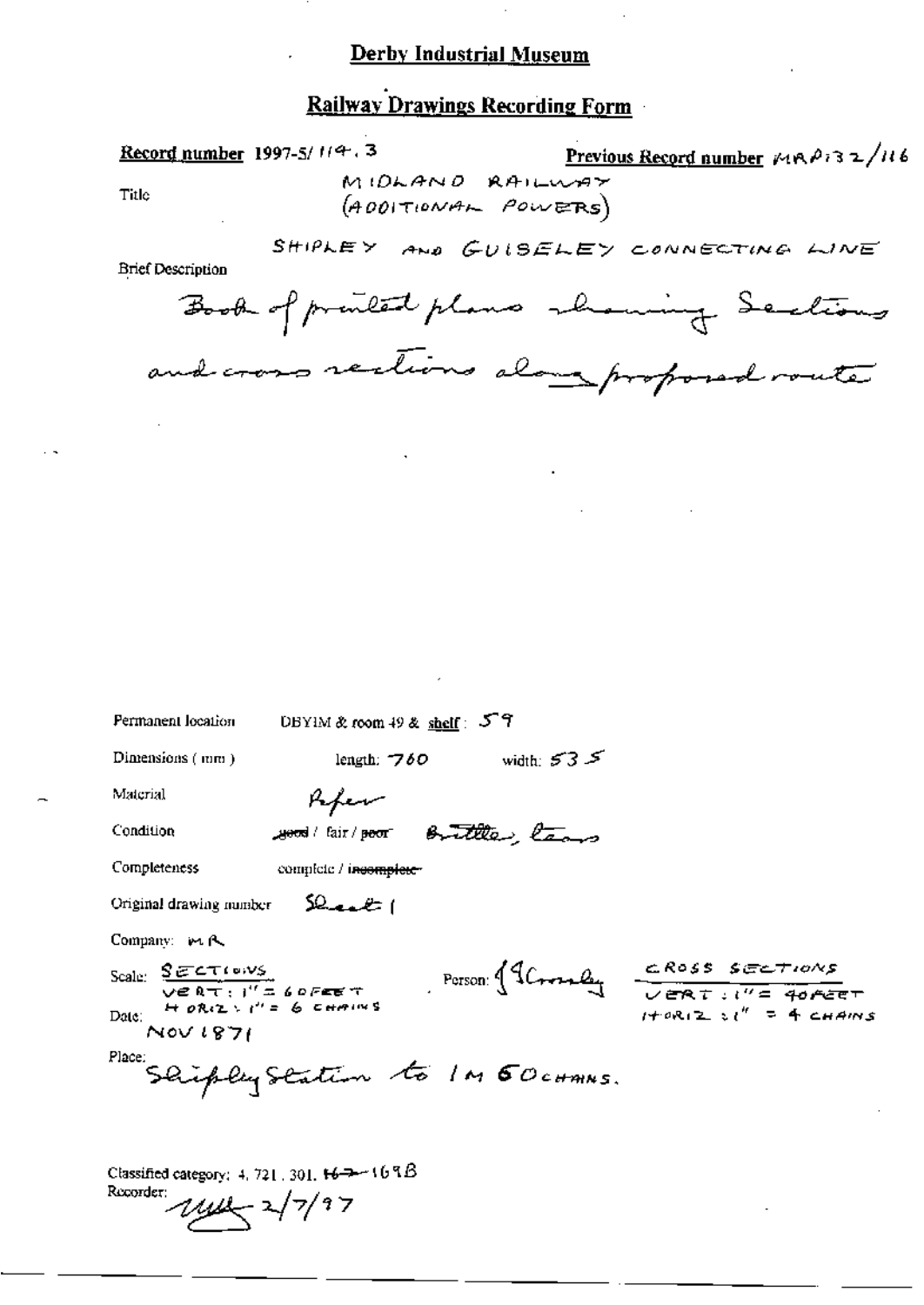Railway Drawings Recording Form

Frevious Record number MAP132/116<br>MIDLAND RAILWAY Record number 1997-5/114-4-FILM (ADDITIONAL POWERS)<br>SHIPLEY AND GUISELEY CONNECTING LINK Title

**Brief Description** 

Book of printed plans showing Sections

and were rectineday profesed router.

| Permanent location                                              | DBYIM & room 49 & shelf: 5 역 |                    |
|-----------------------------------------------------------------|------------------------------|--------------------|
| Dimensions $(mm)$                                               | length: $760$                | width: $536$       |
| Material                                                        | ستعصفهما                     |                    |
| Condition                                                       | good fair poor Brittle leave |                    |
| Completeness                                                    | complete / incomplete        |                    |
| Original drawing number $S - Q$ and $Z -$                       |                              |                    |
| Company: $M$ $R$                                                |                              |                    |
| Scale: HOREZ $e^u = 6$ chains<br>$V$ CRT $\cdot$ $I'$ = 60 FPET |                              | Person: 99 Cramber |
| Date:<br>N0V187I                                                |                              |                    |
| Place:<br>$m60$ crains - 3 m 42 chains                          |                              |                    |
|                                                                 |                              |                    |

Classified category: 4.721, 301, 1472 (69B Recorder:  $\cos\left(\frac{1}{2}\right)$  7/97